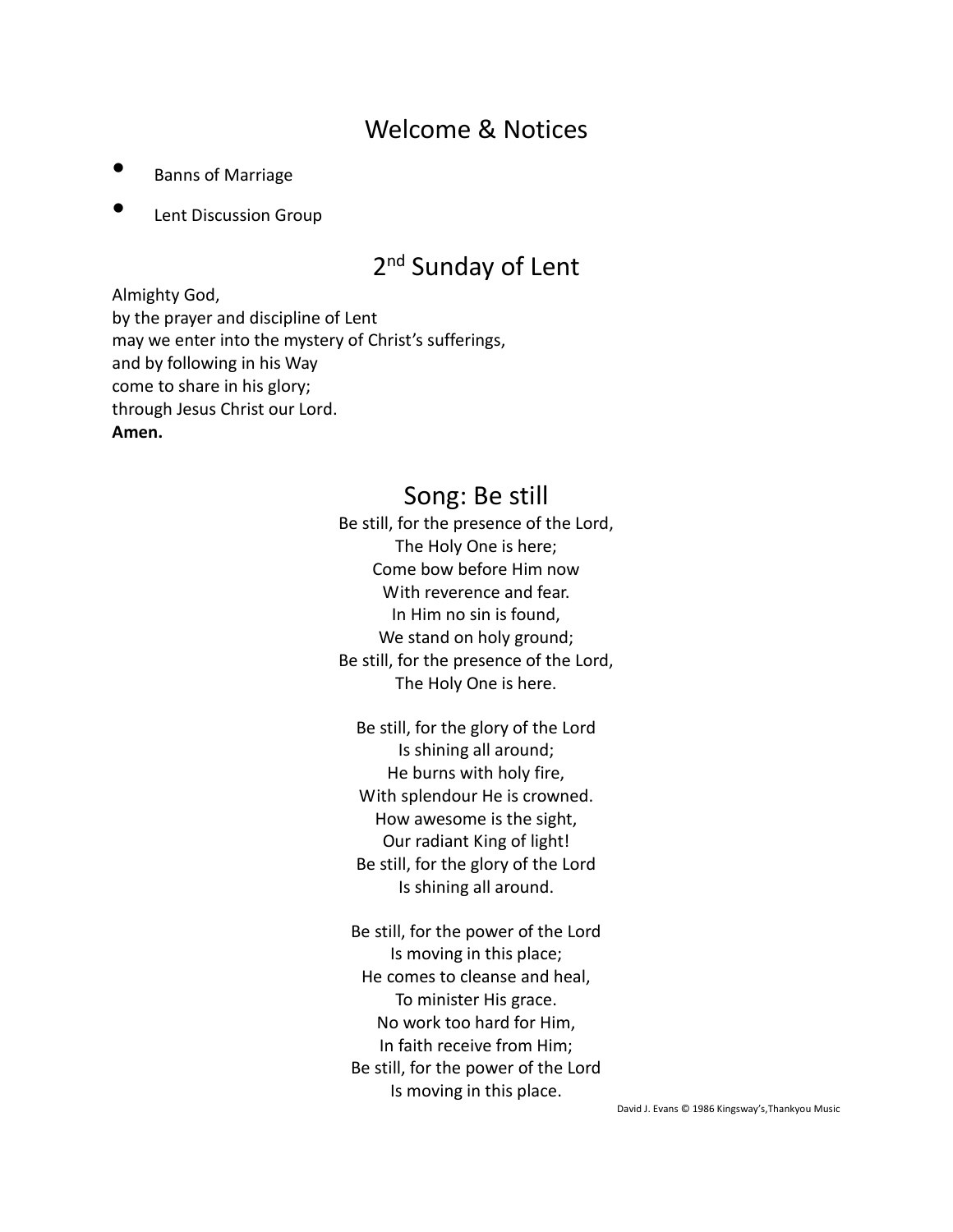### Saying Sorry

*A candle is lit as music plays* Seek the Lord while he may be found, **and call upon him while he is near.** Let the wicked abandon their ways **and the unrighteous their thoughts.** Turn back to the Lord, who will have mercy; **to our God who will richly pardon.** *After a period of self-examination, we say:* **Lord God, we have sinned against you; we have done evil in your sight. We are sorry and repent. Have mercy on us according to your love. Wash away our wrongdoing and cleanse us from our sin. Renew a right spirit within us and restore us to the joy of your salvation, through Jesus Christ our Lord. Amen.**

### Receiving Forgiveness

May the Father of all mercies cleanse *us* from *our* sins, and restore *us* in his image to the praise and glory of his name, through Jesus Christ our Lord. **Amen.**

## **Sharing Journeys:**

## **Light of the world**

Light of the world You stepped down into darkness Opened my eyes let me see Beauty that made This heart adore You Hope of a life spent with You

So here I am to worship Here I am to bow down Here I am to say that You're my God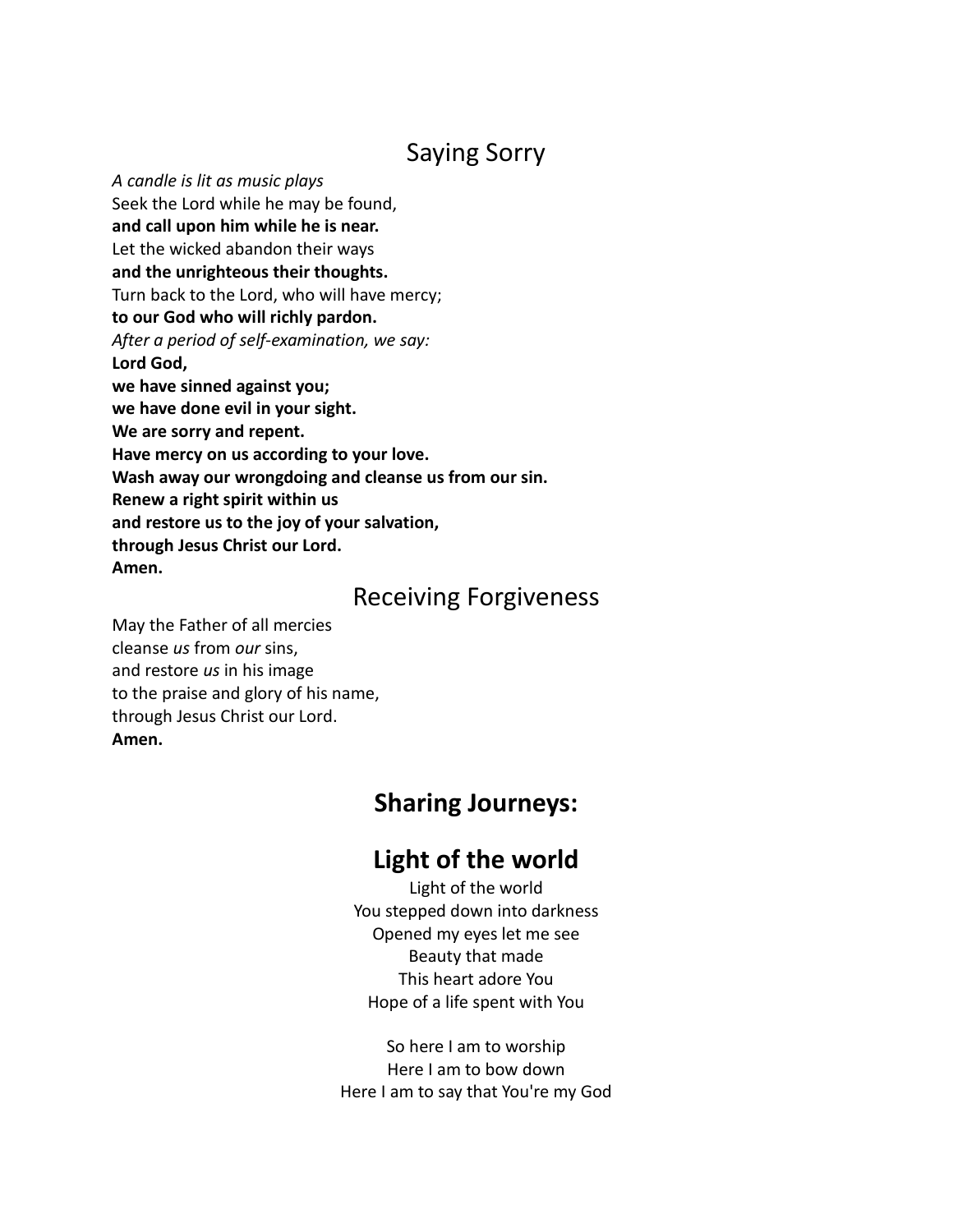And You're altogether lovely Altogether worthy Altogether wonderful to me

King of all days O so highly exalted Glorious in heaven above Humbly You came To the earth You created All for love's sake became poor

So here I am to worship Here I am to bow down Here I am to say that You're my God And You're altogether lovely Altogether worthy Altogether wonderful to me

So here I am to worship Here I am to bow down Here I am to say that You're my God And You're altogether lovely Altogether worthy Altogether wonderful to me

And I'll never know how much it cost To see my sin upon that cross And I'll never know how much it cost To see my sin upon that cross

So here I am to worship Here I am to bow down Here I am to say that You're my God And You're altogether lovely Altogether worthy Altogether wonderful to me

#### **O Jesus, Son of God**

O, Jesus Son of God So full of grace and truth The Father's saving Word So wonderful are You The angels longed to see

Tim Hughes © 2000 Thankyou Music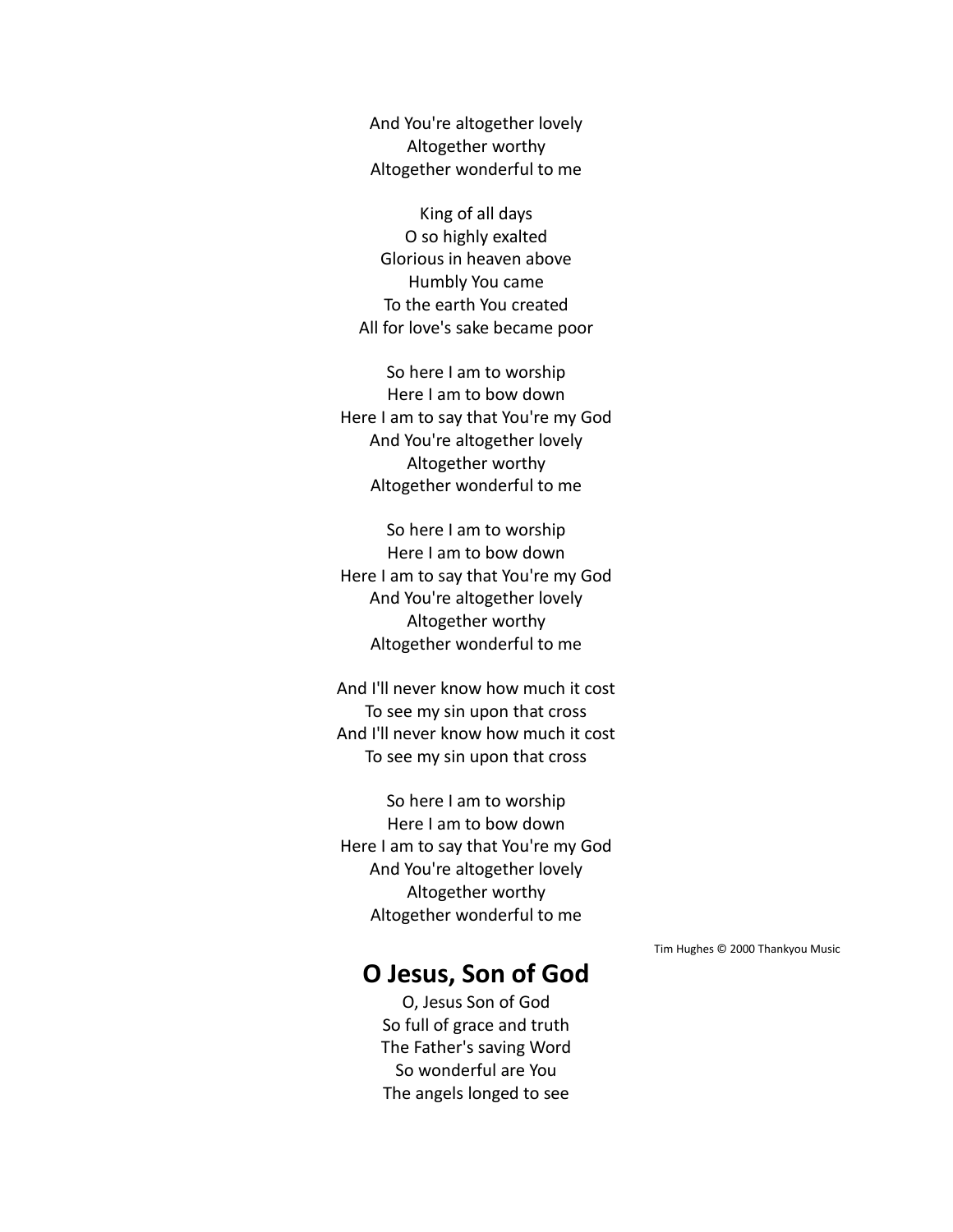And prophets searched to find The glory we have seen revealed

> You shone upon the Earth But who will understand You came unto Your own But who will recognize

Your birth was prophesied For You were the Messiah Who came and walked upon the Earth Your glory we have seen The one and only King And now You're living in our hearts

Light of the world, Light of the world Light of the world, You shine upon us Light of the world, Light of the world Light of the world, You shine upon us

> In You all things were made And nothing without You In Heaven and on Earth All things are held in You

And yet You became flesh Living as one of us Under the shadow of the cross Where through the blood You shed You have made peace again Peace for the world that God so loves, yeah

Light of the world, Light of the world Light of the world, You shine upon us Light of the world, Light of the world Light of the world, You shine upon us

So full of grace and truth

Light of the world, Light of the world Light of the world, You shine upon us So wonderful are You Light of the world, Light of the world Light of the world, You shine upon us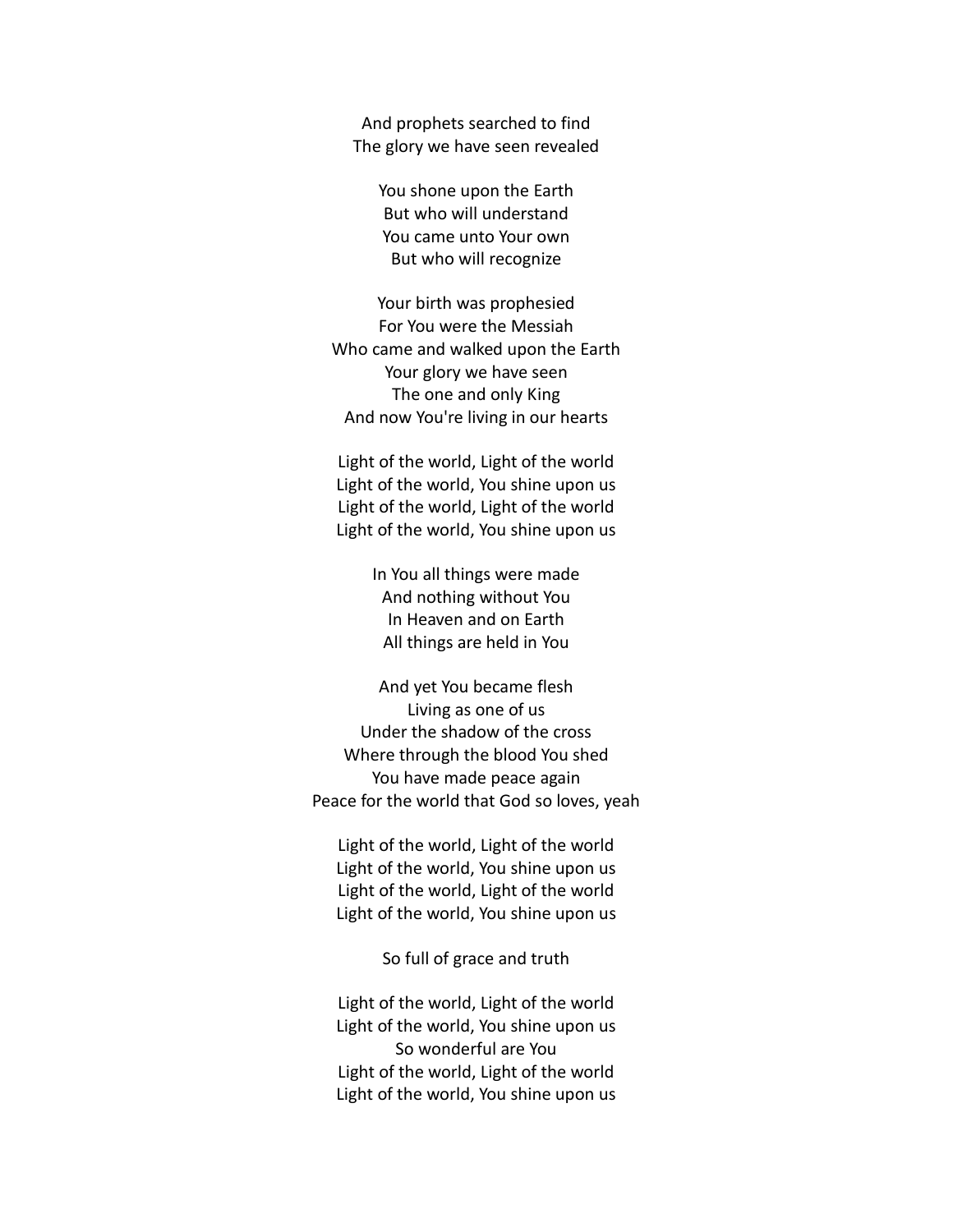And yet You became flesh Living as one of us Under the shadow of the cross Where through the blood You shed You have made peace again Peace for the world that God so loves, yeah

Light of the world, Light of the world Light of the world, You shine upon us Shine it, Lord Light of the world, Light of the world Light of the world, You shine upon us Your glory shines around

Light of the world, Light of the world Light of the world, You shine upon us You shine over us, shine Light of the world, Light of the world Light of the world, You shine upon us You shine, You shine

Light of the world, Light of the world Light of the world, You shine upon us Light of the world, Light of the world Light of the world, You shine upon us

# Philippians 3:17-4:1 (NIV)

**<sup>17</sup>** Join together in following my example, brothers and sisters, and just as you have us as a model, keep your eyes on those who live as we do. **<sup>18</sup>** For, as I have often told you before and now tell you again even with tears, many live as enemies of the cross of Christ. **<sup>19</sup>** Their destiny is destruction, their god is their stomach, and their glory is in their shame. Their mind is set on earthly things. **<sup>20</sup>** But our citizenship is in heaven.

And we eagerly await a Saviour from there, the Lord Jesus Christ, **<sup>21</sup>** who, by the power that enables him to bring everything under his control, will transform our lowly bodies so that they will be like his glorious body.

**4** Therefore, my brothers and sisters, you whom I love and long for, my joy and crown, stand firm in the Lord in this way, dear friends!

# Luke 13:31-35 (NIV)

**<sup>31</sup>** At that time some Pharisees came to Jesus and said to him, "Leave this place and go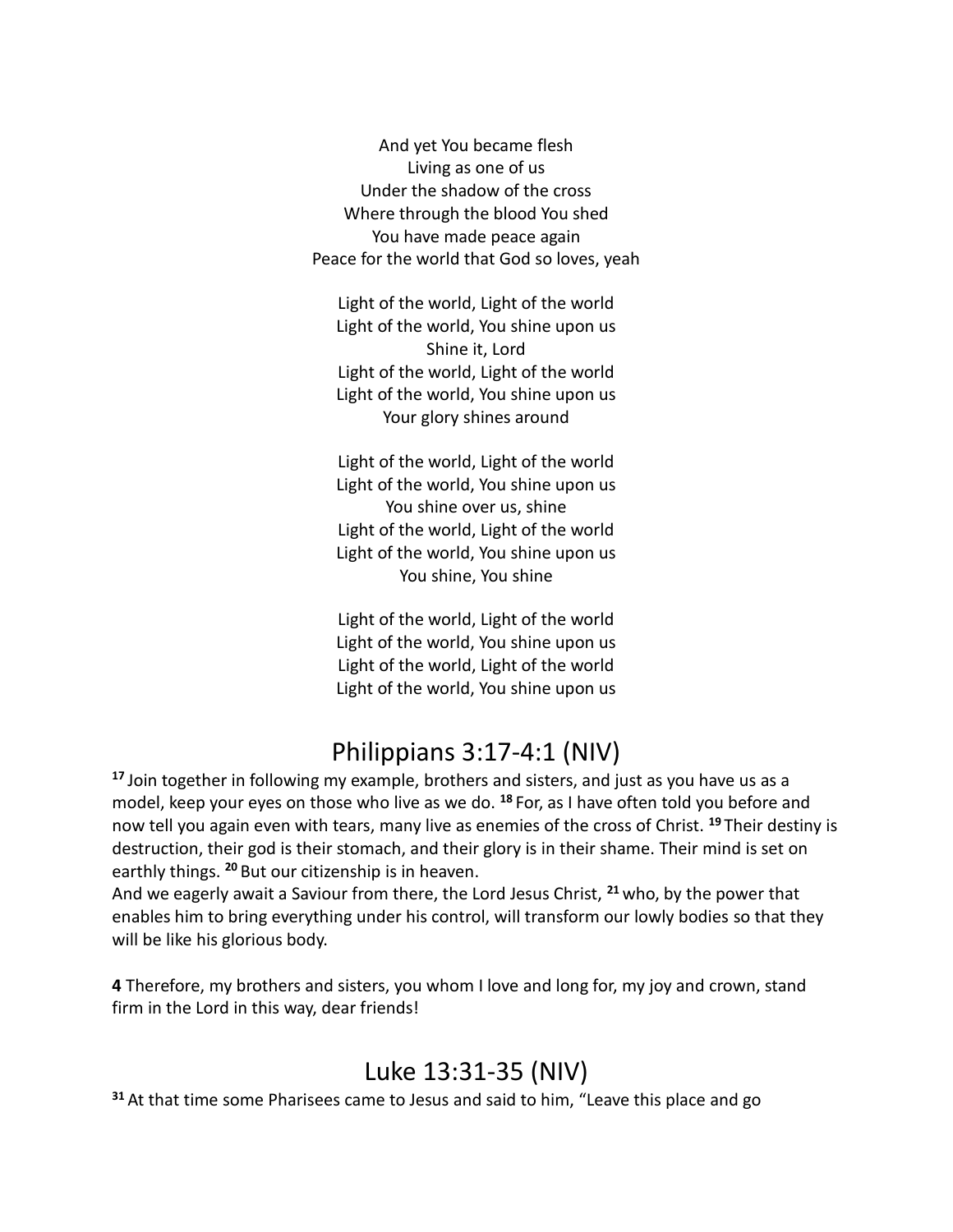somewhere else. Herod wants to kill you."

**<sup>32</sup>**He replied, "Go tell that fox, 'I will keep on driving out demons and healing people today and tomorrow, and on the third day I will reach my goal.' **<sup>33</sup>** In any case, I must press on today and tomorrow and the next day—for surely no prophet can die outside Jerusalem! **<sup>34</sup>** "Jerusalem, Jerusalem, you who kill the prophets and stone those sent to you, how often I have longed to gather your children together, as a hen gathers her chicks under her wings, and you were not willing. **<sup>35</sup>** Look, your house is left to you desolate. I tell you, you will not see me again until you say, 'Blessed is he who comes in the name of the Lord.'"

# Talk

## by Adrian

## **The Profession of Faith:**

**I believe in God, the Father almighty, creator of heaven and earth. I believe in Jesus Christ, his only Son, our Lord, who was conceived by the Holy Spirit, born of the Virgin Mary, suffered under Pontius Pilate, was crucified, died, and was buried; he descended to the dead. On the third day he rose again; he ascended into heaven, he is seated at the right hand of the Father, and he will come to judge the living and the dead. I believe in the Holy Spirit, the holy catholic Church, the communion of saints, the forgiveness of sins, the resurrection of the body, and the life everlasting. Amen.**

### **Be thou my vision**

Be Thou my vision O Lord of my heart Naught be all else to me Save that Thou art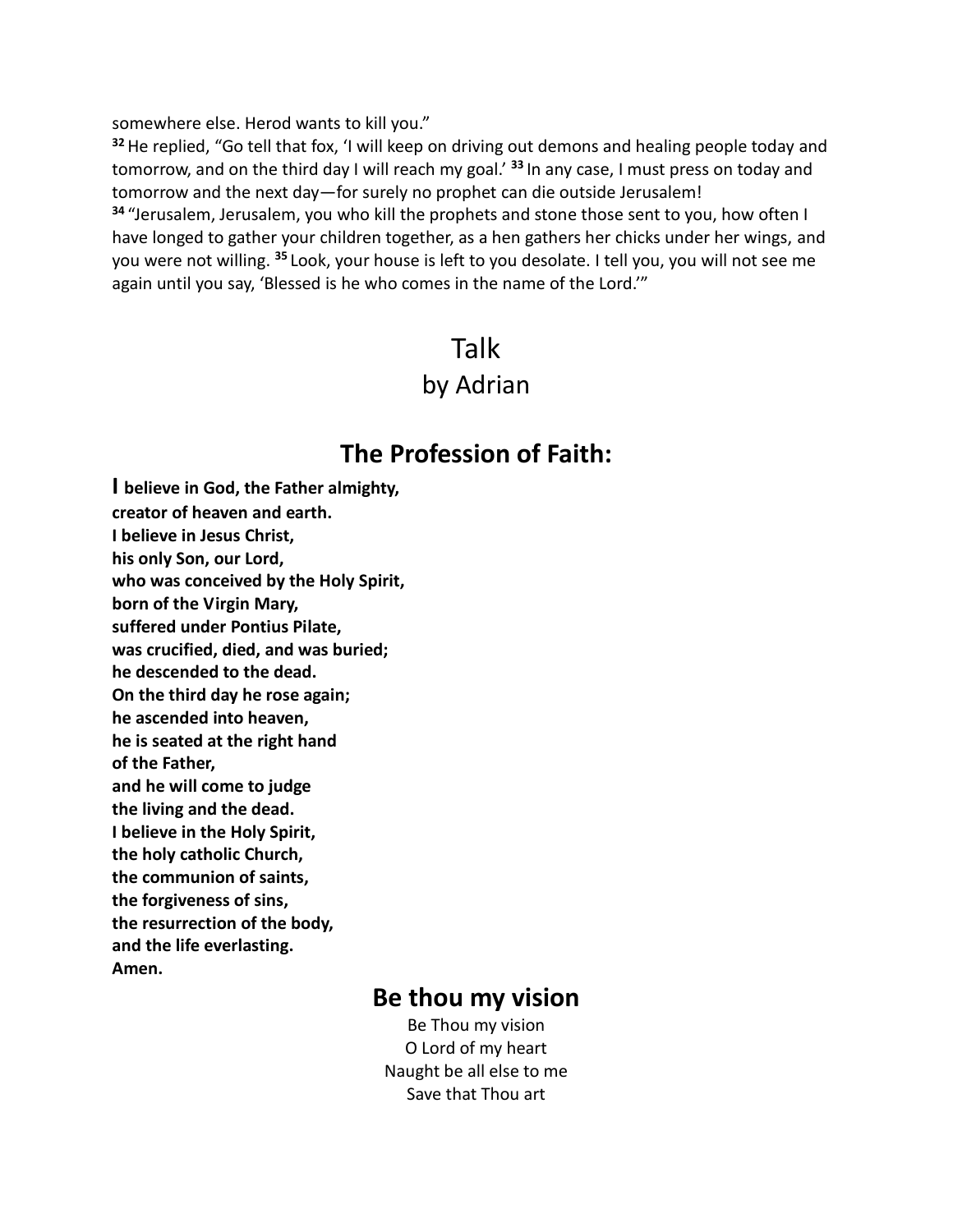Thou my best thought By day or by night Waking or sleeping Thy presence my light

Be Thou my wisdom Be Thou my true Word I ever with Thee And Thou with me Lord Thou my great Father I Thy true son Thou in me dwelling And I with Thee one

Be Thou my shield And my sword for the fight Be Thou my dignity Be Thou my might Thou my soul's shelter And Thou my high tower Raise Thou me heavenward O Power of my power

Riches I heed not Nor man's empty praise Thou mine inheritance Now and always Thou and Thou only Be first in my heart High King of heaven My treasure Thou art

High King of heaven When vict'ry is won May I reach heaven's joys O bright heaven's Sun Heart of my own heart Whatever befall Still be my vision O Ruler of all

#### **How deep the Father's love**

How deep the Fathers love for us,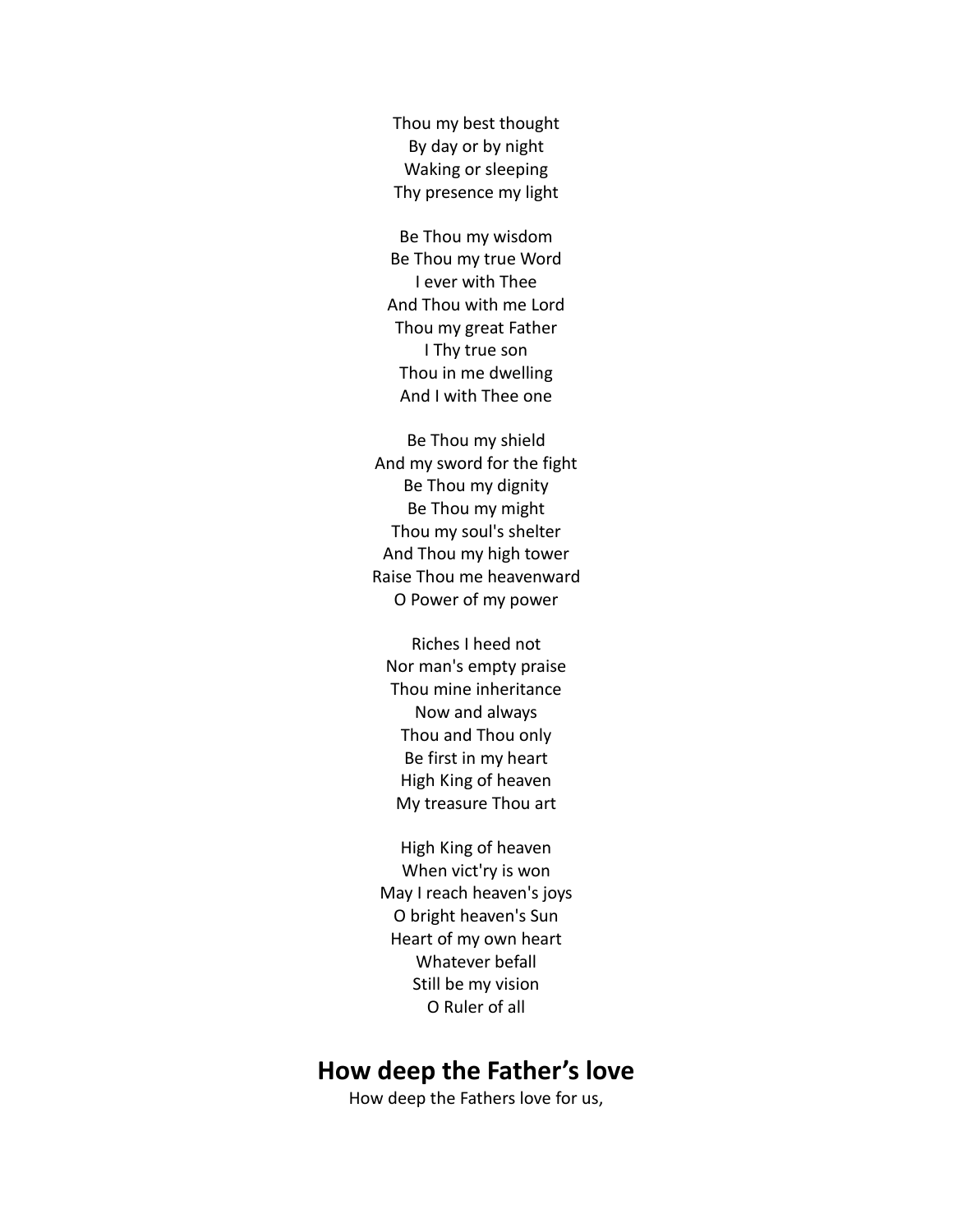How vast beyond all measure, That He should give His only Son To make a wretch His treasure. How great the pain of searing loss – The Father turns His face away, As wounds which mar the Chosen One Bring many sons to glory.

Behold the Man upon a cross, My sin upon His shoulders; Ashamed, I hear my mocking voice Call out among the scoffers. It was my sin that held Him there Until it was accomplished; His dying breath has brought me life – I know that it is finished.

I will not boast in anything, No gifts, no power, no wisdom; But I will boast in Jesus Christ, His death and resurrection. Why should I gain from His reward? I cannot give an answer; But this I know with all my heart  $-$ His wounds have paid my ransom.

Stuart Townend © 1995 Kingsway's , Thankyou Music

Our Prayers led by Bev

### The Lord's Prayer

As our Saviour taught us, so we pray: **Our Father in heaven hallowed be your name. Your Kingdom come, your will be done on earth as in heaven. Give us today our daily bread. Forgive us our sins as we forgive those who sin against us.**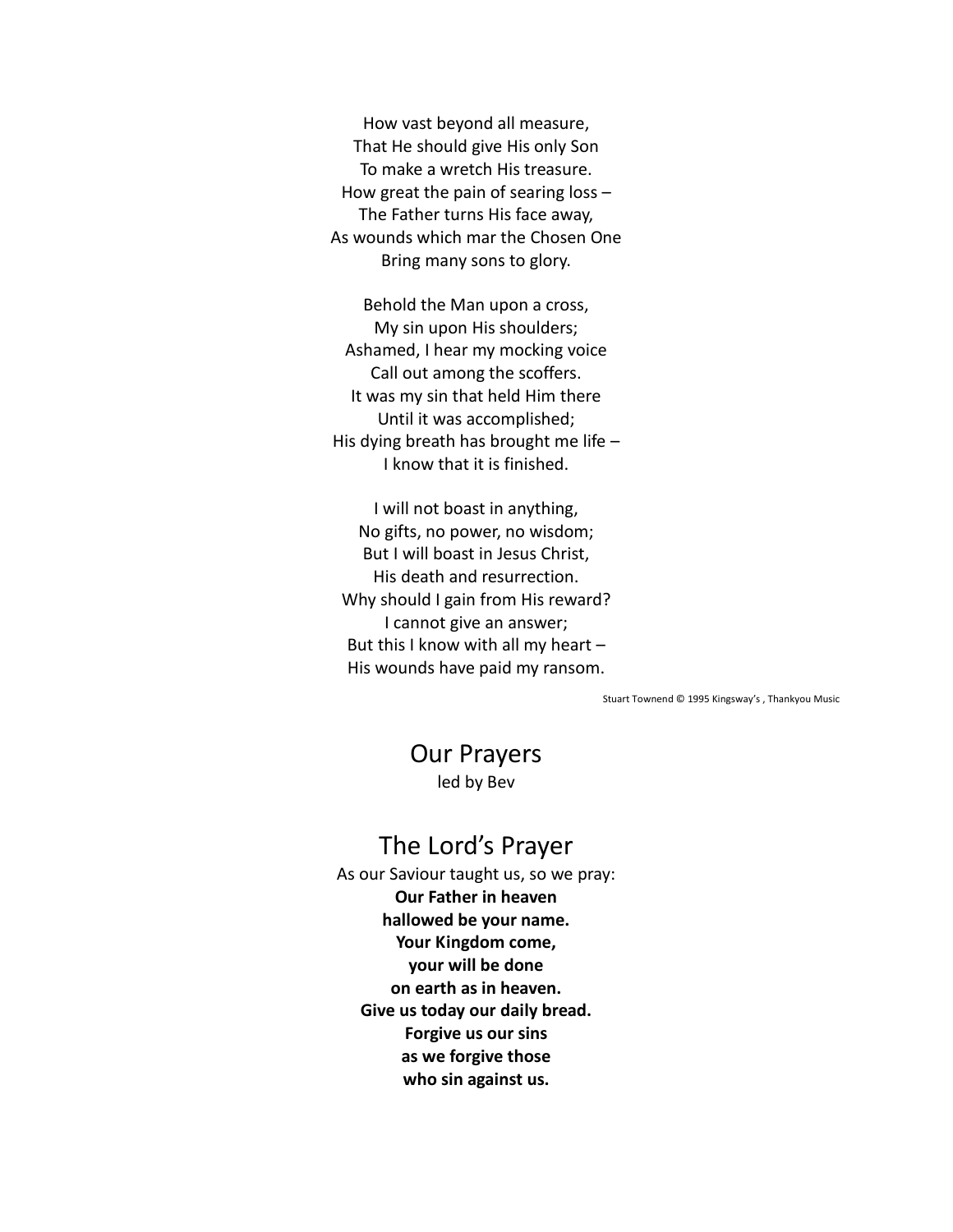**Lead us not into temptation but deliver us from evil. For the kingdom, the power and glory are yours now and forever. Amen.** 

#### **Build your kingdom**

Build Your kingdom here Let the darkness fear Show Your mighty hand Heal our streets and land Set Your church on fire Win this nation back Change the atmosphere Build Your kingdom here We pray

Come set Your rule and reign In our hearts again Increase in us we pray Unveil why we're made Come set our hearts ablaze with hope Like wildfire in our very souls Holy Spirit, come invade us now We are Your Church And we need Your power In us

We seek Your kingdom first We hunger and we thirst Refuse to waste our lives For You're our joy and prize To see the captive hearts released The hurt, the sick, the poor at peace We lay down our lives for Heaven's cause We are Your church And we pray revive This earth

> Build Your kingdom here Let the darkness fear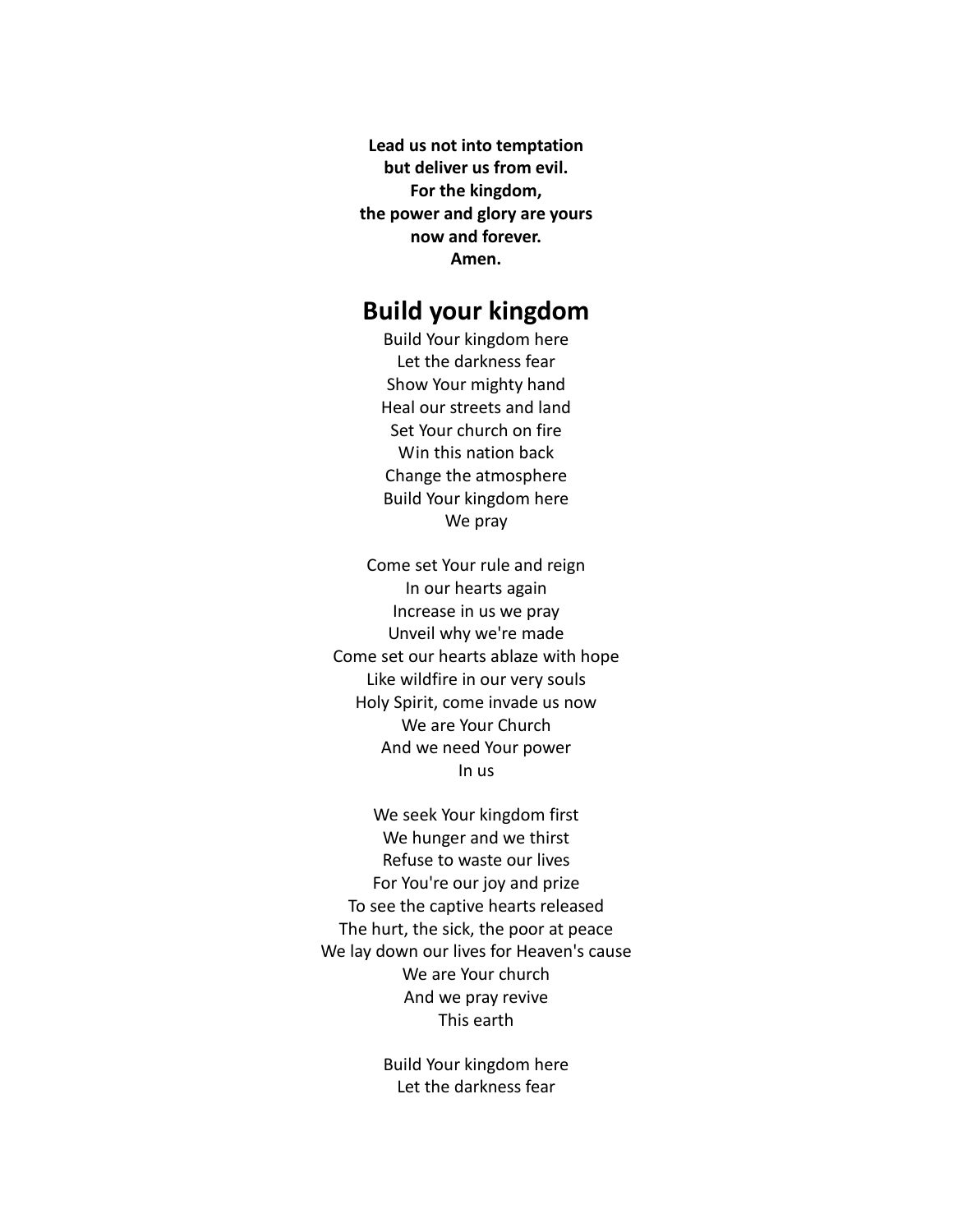Show Your mighty hand Heal our streets and land Set Your church on fire Win this nation back Change the atmosphere Build Your kingdom here We pray

Unleash Your kingdom's power Reaching the near and far No force of hell can stop Your beauty changing hearts You made us for much more than this Awake the kingdom seed in us Fill us with the strength and love of Christ We are Your church Oh, and we are the hope On earth

> Build Your kingdom here Let the darkness fear Show Your mighty hand Heal our streets and land Set Your church on fire Win this nation back Change the atmosphere Build Your kingdom here We pray

> Build Your kingdom here Let the darkness fear Show Your mighty hand Heal our streets and land Set Your church on fire Win this nation back Change the atmosphere Build Your kingdom here We pray

> > Chris Llewellyn / Gareth Gilkeson / Will Herron © 2011, Integrity Music

## Closing Blessing

Now may the peace of God, which passes understanding,